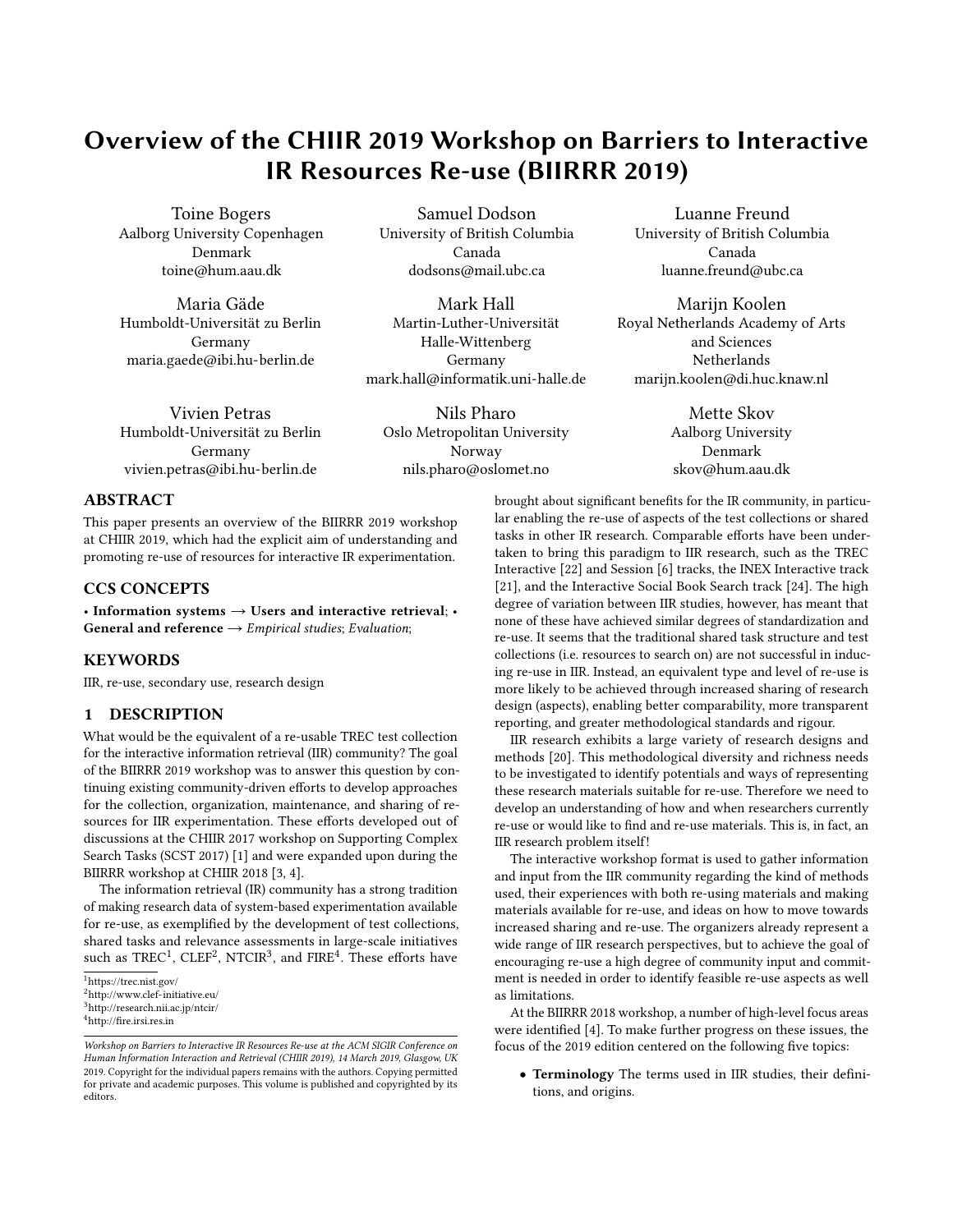Workshop on Barriers to Interactive IR Resources Re-use at the ACM SIGIR Conference on Human Information Interaction and Retrieval (CHIIR 2019), 14 March 2019, Glasgow, UK Bogers, T. et al.

- MethodologyGeneral and specific methodologies employed in IIR studies, their origins, and their re-use.
- Research design The overall research design structures and patterns employed and their potential for re-use.
- Re-use Existing resources re-used as part of IIR studies, how to find them, and issues with re-using them.
- Documentation What and how to document aspects of IIR studies to maximize the potential for re-use.

BIIRRR 2019 addressed these topics by combining short paper presentations with breakout groups. This workshop summary paper first describes earlier and related efforts preceding the BIIRRR 2019 workshop (section 2), before delving into the focus areas (section 3). Section 4 describes the workshop program, the short papers presented and contains a brief outline of the breakout sessions. Section 5 discusses the outcomes and continuing activities planned after the workshop.

## 2 EARLIER AND RELATED EFFORTS

There have been several successful gatherings directed toward addressing the need for considering how to collect, organize, maintain, and share research resources for conducting IIR experiments. IIR campaigns on this topic include the TREC Interactive Track (1997– 2002) [\[22\]](#page-5-0), the INEX Interactive Track (2004–2010) [\[21,](#page-5-1) [26,](#page-5-4) [29\]](#page-5-5), the Cultural Heritage in CLEF (CHiC) Interactive Task (2013) [\[24,](#page-5-2) [30\]](#page-5-6), and the interactive Social Book Search (iSBS) task (2014-2016) [\[12,](#page-4-4) [13,](#page-4-5) [15\]](#page-5-7) which provided great insight into the challenges and opportunities for long-term, re-usable IIR research materials.

While these demonstrate the ongoing interest in standardising the evaluation of IIR studies [\[20\]](#page-5-3), they also show that establishing and maintaining a collaborative platform for the re-use of IIR research instruments is still an open issue. This is due to the complexity of IIR studies, which require a combination of system- and user-centered evaluation approaches [\[19\]](#page-5-8) as well as some flexibility and individuality. In addition to the tasks and document collections that are needed and provided in most shared tasks, participants, search contexts, tasks, processes, systems, datasets and evaluation measures all need to be modeled to enable re-use for IIR studies. Past IIR studies (published at IIiX and CHIIR) were analyzed with respect to these design components for this workshop [\[23\]](#page-5-9).

There have been efforts to collect and make available some of these IIR research components. The Repository of Assigned Search Tasks (RepAST)<sup>[5](#page-0-0)</sup> collects, analyzes, and shares search tasks taken from publications of IIR studies. RepAST contains bibliographic data and abstracts from approximately 750 published papers, as well as a list of author-identified search task types (e.g., complex, simple, subject, known-item, factual), and the full text of any assigned search tasks reported in the papers [\[10\]](#page-4-6). As such, RepAST serves as a library of tasks. Members of the IIR community are encouraged to compare and contrast task descriptions as well as reuse the tasks in the collection. While RepAST is valuable, it has been underutilized to date, likely due to a lack of awareness.

Issues related to re-use in IIR have also been discussed at various workshops, including the Supporting Complex Search Tasks (SCST) workshops in 2015 and 2017 [\[1,](#page-4-0) [11\]](#page-4-7), which were organized based on the experiences of running the iSBS shared task. In particular, the

Further afield, related efforts and platforms can be identified, particularly in the social sciences.<sup>[6](#page-0-0)</sup> There, the discussion on re-use of quantitative versus qualitative research data appears to grapple with similar challenges as the comparison between system-based IR evaluation and IIR experimentation [\[2,](#page-4-8) [9\]](#page-4-9).

# 3 BIIRRR 2019 FOCUS AREAS

In order to incorporate the community's experience, the workshop invited experience papers that detail methodological and re-use aspects of previously published or in-press IIR studies. Rather than focus on research questions and results, experience papers were to focus on the following aspects of IIR studies, which are generally under-reported in scientific publications:

- Terminology What terminology did you use to describe the different components of the study? Why did you choose this terminology? How did you develop this terminology?
- Methodology What overarching and specific methodologies did you employ in the study? How did you decide which methodologies to employ? Examples of overarching methodologies include qualitative/quantitative/mixed methods, theory/practice/design, distant/close reading, big data/small data. Specific methods include, for instance, log studies, eye tracking, A/B testing, and simulated work tasks.
- Research designs What research design(s) did you use? Which (aspects) of these have the potential to be re-used? To capture the variation within the IIR field, we use the broad definition of research designs from (author?) [\[7\]](#page-4-10): "the way in which a research idea is transformed into a research project or plan that can then be carried out in practice by a researcher or research team".
- Re-use What previously created materials did you re-use? This can cover all aspects, such as research designs, software, interfaces, data, scales, and specific survey questions. How did you decide what to re-use? How did you discover the materials that you re-used? Which problems did you encounter searching for them?
- Documentation What aspects of your study could be reused and how have you documented and represented them to enable re-use? What aspects were fully documented in your publication? What aspects do you feel should be documented outside the main publication?

discussions at the popular SCST 2017 workshop (co-located with CHIIR 2017) identified a strong desire within the IIR community to address the issues around re-use. This led to the BIIRRR 2018 workshop at CHIIR 2018, which focused exclusively on the re-use issue and resulted in the publication of a summary paper [\[4\]](#page-4-2) as well as a grant proposal, and spawned several informal follow-up meetings, which planned the BIIRRR 2019 workshop. It also served as a starting point for a concrete, community-driven effort focused on the challenges and opportunities for designing and implementing a platform for the collection, organization, maintenance, and sharing of resources in IIR experimentation.

<sup>6</sup> See, for example, [\[8\]](#page-4-11) and<https://qdr.syr.edu/>

<sup>5</sup><https://ils.unc.edu/searchtasks/search.php>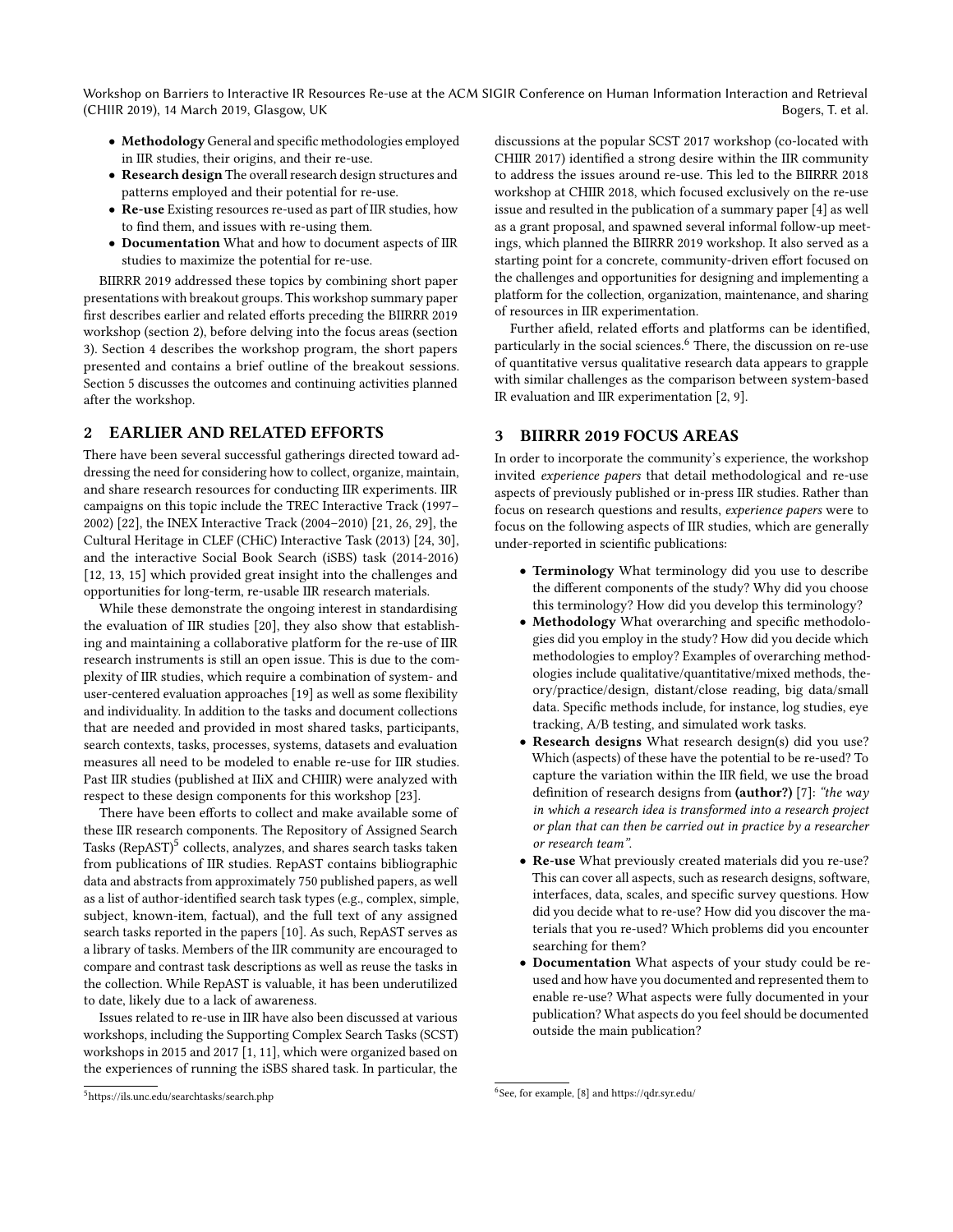Workshop on Barriers to Interactive IR Resources Re-use (BIIRRR 2019) Workshop on Barriers to Interactive IR Resources Re-use at the ACM SIGIR Conference on Human Information Interaction and Retrieval (CHIIR 2019), 14 March 2019, Glasgow, UK

## 4 WORKSHOP ACTIVITIES

The BIIRRR 2019 was a highly interactive, full-day workshop, which combined accepted presentations, discussion lead-ins, and breakout discussions.

## 4.1 Workshop Program

We started the day with a full round of introductions of all participants, asking them to identify their interest in the workshop. The morning program $^7$  $^7$  contained presentations of six accepted  $\it{expe}$ rience papers, organized to elicit more interaction and discussion. After each paper, a short question & answering round followed to collect critical aspects for re-use that were mentioned by the presenters. After the paper presentations, participants discussed the experiences and interplay of the presented work and positions.

The afternoon was organized around break-out sessions dedicated to discussion of the workshop themes and the identified concrete re-use issues from the paper presentations. The workshop closed with a concrete mission statement and a clear plan for future work.

#### 4.2 Workshop Papers

Six experience papers were presented at the workshop. They ranged from describing a concrete IIR study [\[17\]](#page-5-10), the development of a re-usable dataset [\[31\]](#page-5-11), the development and challenges of re-usable software for IIR experiments [\[14\]](#page-4-12), the re-use aspects of two interactive evaluation tracks [\[24,](#page-5-2) [25\]](#page-5-12) and an analysis of IIR experiments published at previous IIiX and CHIIR conferences [\[23\]](#page-5-9). We briefly summarize each of the experience papers below and relate them to the re-use themes covered in the workshop.

The Multi-Stage Experience: the Simulated Work Task Approach to Studying Information Seeking Task Stages. (author?) [\[17\]](#page-5-10) demonstrate the complexity of IIR experiments by pointing to the several aspects and decisions need to be considered during the preparation and implementation of an IIR study. In order to reconstruct and possibly re-use previous work a detailed description and documentation is needed that is often missing due to space limitations in conference papers. In general it was pointed out that checklists and protocols as provided by Borlund [\[5\]](#page-4-13) are essential and helpful tools that should be reported and provided for re-use. However, for their own material the authors identified several challenges with respect to the maintenance of system components as well as legal and privacy issues when it comes to the storage and transmission of research data.

Data Sets for Spoken Conversational Search. (author?) [\[31\]](#page-5-11) compare their experiences creating two data sets for spoken conversational search by focusing on differences in terminology, methodology (e.g., transcription protocols), and research designs (e.g, in the form of tasks provided to the participants). They found that despite their involvement in the creation of both data sets, they still had to be careful with regard to comparing them and identifying where re-use would be possible. They therefore caution about reuse in interactive studies "despite careful design and description, and despite close similarity in protocol".

To Re-use is to Re-write: Experiences with Re-using IIR Ex-periment Software. (author?) [\[14\]](#page-4-12) describes his experiences with developing and re-using software for both of experimental workflow and search user interfaces in IIR experiments. ESS, the software for implementing experimental workflows, saw a considerable amount of re-use over a five-year period by the main developer. However, re-use by other academics has been limited due to missing documentation and the complexity of using it. Additionally after five years of intermittent development and expansion the maintainability of the software has significantly decreased. The second software component described by [\(author?\)](#page-4-12), PyIRE, was a workbench for developing search user interfaces to be used in conjunction with ESS. The huge variety in required UI components between the different IIR experiments led to a large amount of re-writing and very limited re-use. As a result, [\(author?\)](#page-4-12) argues for the importance of good documentation for re-use purposes, and suggests that future systems of this kind should focus on either ease-of-use or flexibility, but not both.

INEX iTrack revisited: Exploring the potential for re-use. Similar to the previous paper, (author?) [\[25\]](#page-5-12) presents the experiences of another IIR track: the INEX iTracks conducted over a seven-year period. He provides a comprehensive overview of how the different BIIRRR 2019 themes changed over the seven-year run of the INEX iTrack, such as terminology, research design, methodology, and resources. Interestingly only a few changes were with a relatively stable framework over the years were observed. Also most components are still available (on demand) and the provided corpora have been re-used in the past. However, no concrete responsibility for the storage and maintaining of IIR track data is given and due to changing resources and people this data often disappears or is only partly available through previous organizers or participants. A single access point or repository could help overcoming this problem.

Experiences with the 2013-2016 CLEF Interactive Information Retrieval Tracks. (author?) [\[24\]](#page-5-2) present an overview of the four IIR tracks at the CLEF (Conference and Labs of the Evaluation Forum) conference, including the original planning, the set-up and lessons learned for each consecutive track from 2013-2016. The paper mentions that for later re-use, we need to document in much greater detail (1) the collection characteristics for keeping collections up-to-date, but stable at the same time, (2) the users' cultural background for more context information, (3) the underlying information seeking model and (4) the data gathering tools. Another aspect that is rarely considered are guidelines on updating information systems, but still allow backward comparability (to a previous design and user data gathered on it). The paper suggests an external repository for system software components, research designs and other materials to enable researchers benefiting from created components and to avoid problems when researchers move institutions and re-use rights are not properly assigned.

Elements of IIR Studies: A Review of the 2006-2018 IIiX and CHIIR Conferences. (author?) [\[23\]](#page-5-9) present an analysis of 145 papers published at past IIiX and CHIIR conferences with the goal of identifying aspects of IIR studies that would need to be documented for potential later re-use. It found 10 research design components

<sup>7</sup> See the workshop websit[e http://toinebogers.com/biirrr2019/program/](http://toinebogers.com/biirrr2019/program/) for the detailed workshop program.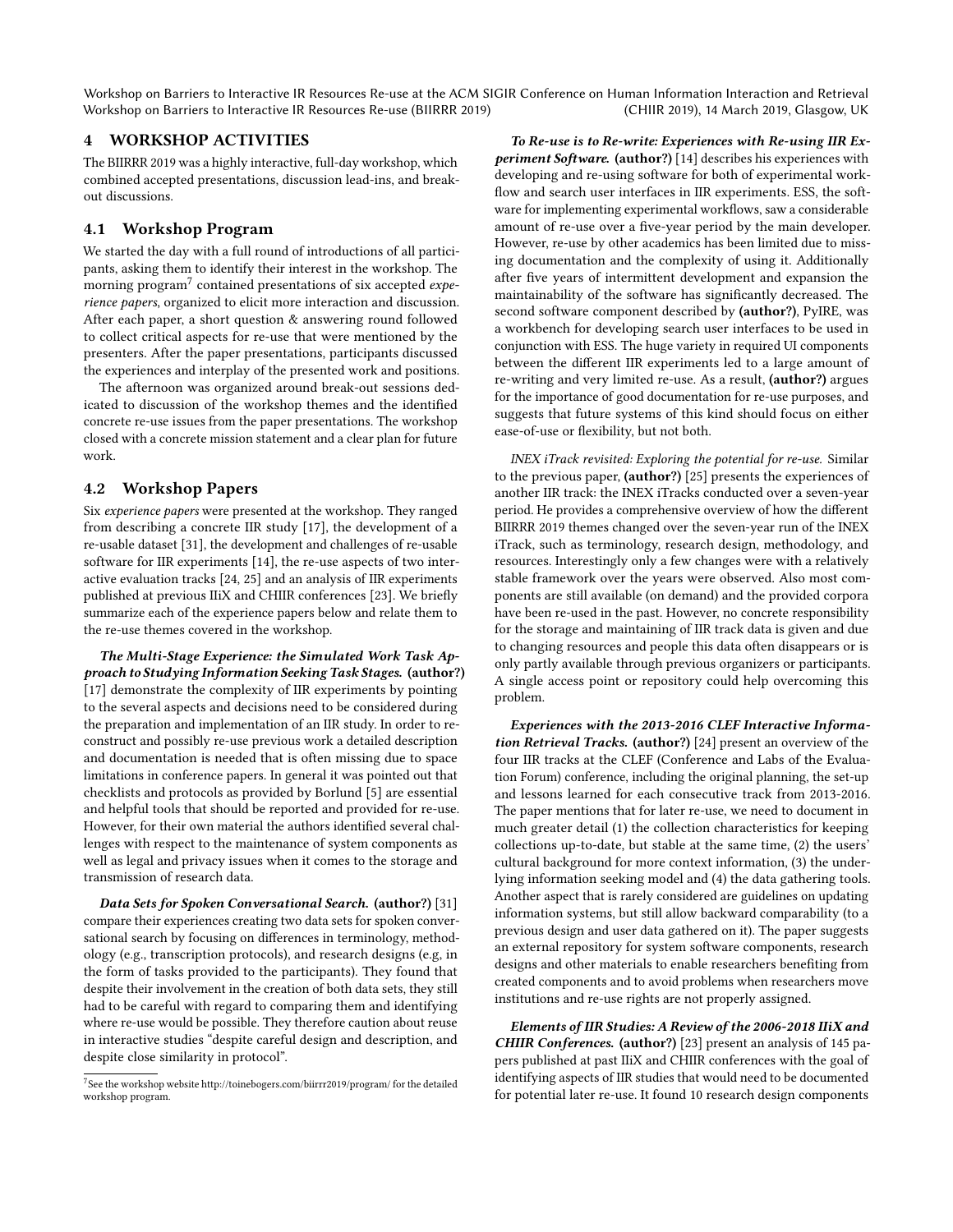Workshop on Barriers to Interactive IR Resources Re-use at the ACM SIGIR Conference on Human Information Interaction and Retrieval (CHIIR 2019), 14 March 2019, Glasgow, UK Bogers, T. et al.

and an additional 7 contextual aspects in a first coding round. The preliminary analysis of papers reveals that these details were not always reported in the text—this was also confirmed by the other experience papers published at the workshop.

#### 4.3 Breakout Sessions

The break-out discussions were organized based on the interest in the different themes from the workshop participants and identified during the paper discussions. Comments for all sessions were collected through a shared document and organized at the end of the workshop.

Interoperability. The first breakout session focused on the issue of interoperability between systems and components for supporting IIR experiments. Participants in the group had in the past developed both generic and experiment-specific systems for conducting IIR experiments and/or had used such systems. A critical discussion emerged with respect to potential re-use of system components. Partly, the group agreed that the effort required for re-use exceeded the benefit of being able to re-use existing software. One particular issue was the need for continual maintenance of software, which is much harder when there are dependencies on re-used software, which is often no longer maintained.

However, after further discussion it became clear that specific, generic elements that have the potential for re-use: pre- and posttask survey instruments and generic components such as those for logging user–system interactions. The focus on these was in part driven by the maintenance issue, as these kinds of elements can be re-used across many studies, allowing for the development of a community around the elements. Such a community would ensure long-term availability and stability of the re-used elements, significantly reducing the risk associated with re-use.

Based on the discussion outcomes and the participants experiences with building IIR study systems, the decision was made to test how easily possible it is to transfer components between systems. After some discussion the pre- and post-task survey instruments were chosen as exemplary test components. The discussion then focused on the technical and administrative organisation of such a test.

Since the lack of awareness has been identified as one major barrier on IIR material re-use, the idea of setting up a simple information page that draws together all the available tools, frameworks, toolkits, components and similar for building IIR studies was discussed.

Community involvement & advocacy. The second breakout session focused on the issue of community involvement and advocacy: what are the best ways of advocating for IIR resource re-use and reproducibility. The group members taking part in this breakout session agreed that setting up new and improving existing repositories for IIR components—tasks, instruments, document collections, system components—would be a great way of stimulating sharing and re-use. One of the original BIIRRR 2018 goals was to brainstorm about single 'iRepository' that encompasses all of these components in one place. However, after more discussion on this topic in the lead-up to BIIRRR 2019 and in this breakout session, participants

agreed that it would probably be more beneficial to start by setting up and/or improving specialized repositories for specific types of components, such as the RePAST for search tasks. Specialized repositories would require less effort to set up, they allow for more specialized searching and the burden of maintenance can be spread over multiple partners. This collection of repositories and resources could then be linked together explicitly by gathering them in a network and implicitly by using the DOI of the papers the different components featured in. In time, perhaps the iRepository could be then be re-imagined as a wrapper on top of these repositories that allows researchers to search through all the different specialized repositories at once, search for components by specifying a paper, or by offering a wizard-like functionality that could advise in putting together an IIR study by combining components from the different repositories.

Another idea for stimulating resource re-use in the IIR community could be to produce a manifesto on how to perform more responsible and reusable IIR research, similar in spirit to the Leiden Manifesto [\[16\]](#page-5-13) on responsible use of research metrics and evaluation. A BIIRRR manifesto could similarly advocate for issues like transparency, documentation, accessibility, and best practices for resource sharing and re-use.

Another proposed initiative was to continue the series of experience paper presentations at a future BIIRRR workshop. The experience papers were well-received because of the transparency and the behind-the-scenes look they offered on recent research projects, in addition to the educational purpose they served for young researchers attending the workshop. Future experience papers could also come with the requirement to unearth and make available as many of the resources used in the study as possible upon acceptance to the workshop. Another possibility that was discussed could be to investigate the possibilities of a special issue dedicated to the experience of conducting specific IIR studies. We also discussed if and how documentation and sharing of resources could be included as part of the main CHIIR acceptance process. Finally, participants floated the idea of a dedicated "Most reproducible paper" award at CHIIR to reward researchers for the transparency, documentation and accessibility of their research.

IIR Study Elements. The third breakout session discussed reporting elements for IIR studies based on the presented review paper [\[23\]](#page-5-9). The group members taking part in the session agreed that the suggested list of elements is appropriate for describing IIR studies, and may even be flexible enough to summarize more general information behaviour studies.

The first part of the discussion focused on concrete elements in the proposed set. During the day, alternative and additional elements were suggested, such as time and domain. Terminological discussions in the session also concluded that the broader term document corpus should replace the test collection element. A discussion on whether to add additional knowledge about the researchers performing a study concluded that to record their name and affiliation was sufficient. It became apparent that the developed list needed to be revised and added to, possibly with the help of the wider IIR community.

The discussion then moved to methodological aspects of an element schema for documentation. For example, it was noted that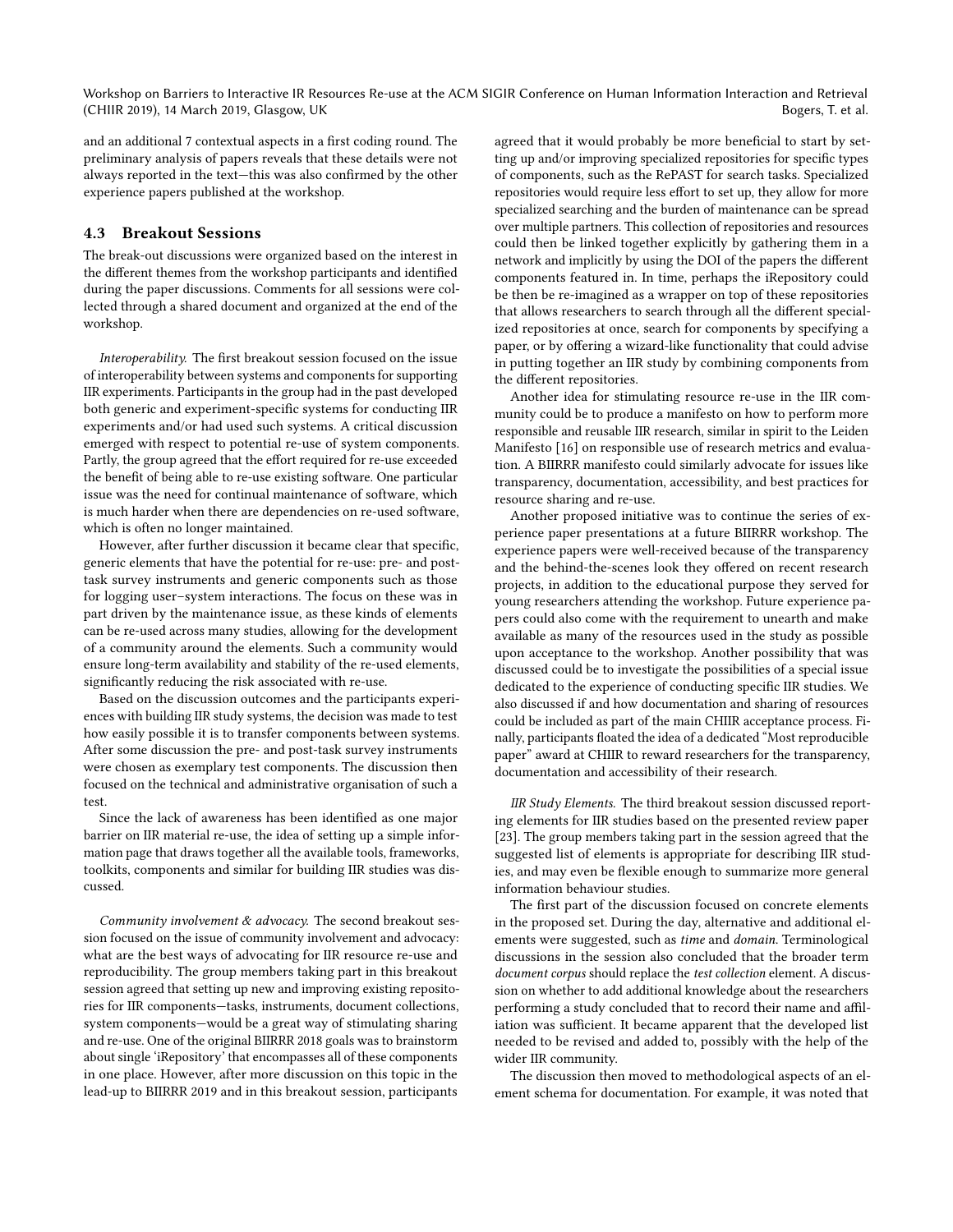Workshop on Barriers to Interactive IR Resources Re-use (BIIRRR 2019) Workshop on Barriers to Interactive IR Resources Re-use at the ACM SIGIR Conference on Human Information Interaction and Retrieval (CHIIR 2019), 14 March 2019, Glasgow, UK

it is necessary to standardize and have a controlled set of element terms and fields, but that this must not be at the cost of creativity in describing methods and other experimental components. A discussion on whether to create a taxonomy for each of the the class elements was postponed to future work. Similarly, ideas to create a hierarchy for study types or a decision tree were deemed too challenging for the current state. A guide for documentation may nevertheless arise from the development of the element set. The possibility for the schema to be grouped in relationship to a theoretical (IIR) framework, such as the ones presented by (author?) [\[28\]](#page-5-14), (author?) [\[18\]](#page-5-15) and (author?) [\[19\]](#page-5-8) or APA's guidelines on how to report on studies and research designs was also discussed.<sup>[8](#page-0-0)</sup>

The last part of the discussion focused on using the element documentation schema once it would be established. The group brainstormed how the schema could be instantiated with examples to demonstrate its usefulness. A systematic review of the CHIIR conference papers appeared to be a good starting point for validating the schema. Asking CHIIR authors at forthcoming conferences to document their studies with the provided schema would have the additional advantage of introducing the schema to the IIR community. The documentation schema could also be used as a teaching instrument, either to help students in summarizing IIR studies or even to help students consider the important elements of a study.

## 5 OUTCOMES & CONTINUING ACTIVITIES

One of the main aims of the BIIRRR workshops has always been to deliver concrete outcomes and encourage continuing activities around IIR re-use. Based on the discussions in BIIRRR 2019 the following five areas were identified and necessary workstasks assigned:

- CHIIR Manifesto First of all, some of the workshop organizers plan to write a CHIIR manifesto, perhaps as a CHIIR 2020 perspectives paper, for responsible and reusable IIR research in the form of guidelines for how to conduct meaningful IIR research that supports reuse and reproducibility of IIR studies. This manifesto will not only serve as a commitment by its authors to re-use, but also as an educational tool for researchers entering the field.
- Elements for re-use Another crucial worktask that will be undertaken is the definition of IIR study elements as well as the development of a categorization framework for categorizing that can be related to other frameworks like [\[18,](#page-5-15) [19,](#page-5-8) [28\]](#page-5-14) and guidelines.
- BIIRRR'20 In order to continue the fruitful exchange we will also submit another BIIRRR workshop proposal for CHIIR 2020, but with a small name change to Building towards IIR Resource Reuse to rather focus on the positive (Building) than on the negative (Barriers). We want to keep the experience papers 1) as a way for researchers to both reflect on their own previous work, 2) as case studies to discuss challenges and potential solutions and 3) as educational tools for earlycareer researchers. Some suggestions are to include a request for experience paper authors to make as much of their resources available as possible.
- Resource Portal A simple portal will be developed that collects IIR resources and links to toolkits, frameworks. This will serve both as a practical and educational resource for experienced and new IIR researchers.
- Technical/Infrastructure Finally, two technical initiatives have been planned to support the practical aspects of re-use. First, some of the organisers plan to work on improving the RepAST repository. Second, a group of developers plan to develop and test formats for exchanging pre- and post-study survey instruments between systems.

A number of long-term issues were identified that in future might be addressed. One is data citability and options such as having a data-oriented journal for the SIGIR community or a special section in SIGIR Forum. For CHIIR 2021 we consider proposing a tutorial around reuse, focusing on e.g. reusing tasks using RepAST, or building an IIR experiment with Coagmento[\[27\]](#page-5-16). We are also considering a multi-day workshop to discuss documentation guidelines and the development of distributed resource portals and to plan further community dissemination activities.

Finally, we are aiming for an article in an appropriate journal to articulate our vision, detail the knowledge gained from the BIIRRR 2018 survey, outcomes of the 2018 and 2019 workshops, results of the IIR study re-use analysis, and the concrete, practical frameworks developed based on the workshops' results.

#### REFERENCES

- <span id="page-4-0"></span>[1] N. Belkin, T. Bogers, J. Kamps, D. Kelly, M. Koolen, and E. Yilmaz. Second workshop on supporting complex search tasks. In Proc CHIIR 2017, pages 433– 435, New York, NY, 2017. ACM.
- <span id="page-4-8"></span>[2] L. Bishop and A. Kuula-Luumi. Revisiting Qualitative Data Reuse: A Decade On. Sage Open, 7(1):2158244016685136, 2017.
- <span id="page-4-1"></span>[3] T. Bogers, M. Gäde, L. Freund, M. Hall, M. Koolen, V. Petras, and M. Skov. Workshop on barriers to interactive IR resources re-use. In Proc CHIIR 2018, pages 382–385, New York, NY, 2018. ACM.
- <span id="page-4-2"></span>[4] T. Bogers, M. Gäde, M. Hall, L. Freund, M. Koolen, V. Petras, and M. Skov. Report on the workshop on barriers to interactive IR resources re-use (BIIRRR 2018). SIGIR Forum, 52(1):119–128, Aug. 2018.
- <span id="page-4-13"></span>[5] P. Borlund. The iir evaluation model: a framework for evaluation of interactive information retrieval systems. Inf. Res., 8, 2003.
- <span id="page-4-3"></span>[6] B. Carterette, P. Clough, M. Hall, E. Kanoulas, and M. Sanderson. Evaluating retrieval over sessions: The trec session track 2011-2014. In Proceedings of the 39th International ACM SIGIR Conference on Research and Development in Information Retrieval, SIGIR '16, pages 685–688, New York, NY, USA, 2016. ACM.
- <span id="page-4-10"></span>J. Cheek. Research design. In L. M. Given, editor, The SAGE Encyclopedia of Qualitative Research Methods. SAGE, 2008.
- <span id="page-4-11"></span>[8] L. Corti. The european landscape of qualitative social research archives: Methodological and practical issues. Forum Qualitative Sozialforschung / Forum: Qualitative Social Research, 12(3), 2011.
- <span id="page-4-9"></span>[9] C. Elman, D. Kapiszewski, and L. Vinuela. Qualitative data archiving: Rewards and challenges. PS: Political Science and Politics, 43(1):23–27, 2010.
- <span id="page-4-6"></span>[10] L. Freund and B. M. Wildemuth. Documenting and studying the use of assigned search tasks: Repast. Proceedings of the American Society for Information Science and Technology, 51(1):1–4, 2014.
- <span id="page-4-7"></span>[11] M. Gäde, M. M. Hall, H. Huurdeman, J. Kamps, M. Koolen, M. Skove, E. Toms, and D. Walsh. Report on the first workshop on supporting complex search tasks. SIGIR Forum, 49(1):50-56, June 2015.
- <span id="page-4-4"></span>[12] M. Gäde, M. M. Hall, H. C. Huurdeman, J. Kamps, M. Koolen, M. Skov, T. Bogers, and D. Walsh. Overview of the SBS 2016 Interactive Track. In K. Balog, L. Cappellato, N. Ferro, and C. Macdonald, editors, Working Notes of the CLEF 2016 Conference, volume 1609 of CEUR Workshop Proceedings, pages 1024–1038. CEUR-WS.org, 2016.
- <span id="page-4-5"></span>[13] M. Gäde, M. M. Hall, H. C. Huurdeman, J. Kamps, M. Koolen, M. Skov, E. Toms, and D. Walsh. Overview of the SBS 2015 interactive track. In L. Cappellato, N. Ferro, G. J. F. Jones, and E. SanJuan, editors, Working Notes of the CLEF 2015 Conference, volume 1391 of CEUR Workshop Proceedings. CEUR-WS.org, 2015.
- <span id="page-4-12"></span>[14] M. M. Hall. To re-use is to re-write: Experiences with re-using iir experiment software. In Proceedings of the CHIIR 2019 Workshop on Barriers to Interactive IR Resources Re-use (BIIRRR 2019). CEUR-WS, 2019.

 $^8\!$  American Psychological Association,<https://www.apastyle.org/>